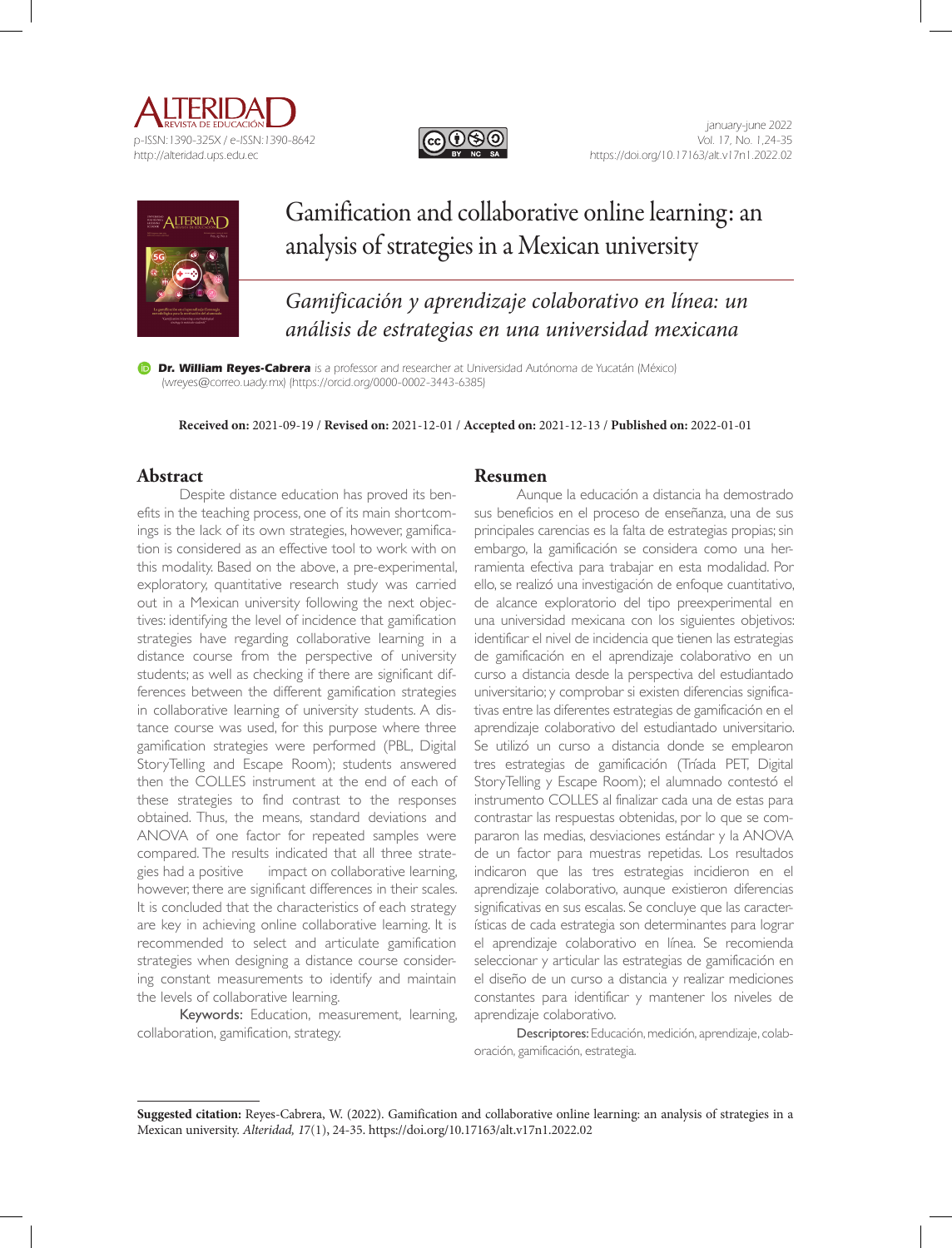# **1. Introduction**

Distance learning (DL) has become more relevant in recent years, driven mainly by the evolution of technology, social, economic and recent changes as an alternative to continuing daily activities from home, as a result of the pandemic that affects humanity. In addition, it has demonstrated its advantages over face-to-face education, mainly because of the flexibility in working hours, in access to resources for carrying out tasks, as well as the technological support that is more affordable for both institutions and most of students (Pattanshetti et al., 2018). Other advantages are the degree of experience that teachers and students have in the management of educational platforms for synchronous and asynchronous activities, in addition to the already widespread social acceptance of this modality (Teo et al., 2020), which allows it to be present at all levels of education. However, gaps have been observed in the planning and implementation of teaching and learning strategies relevant to the DL (Al-Jedaiah, 2020), which has led to the adaptation of strategies from face-toface education to virtuality or a "repackaging of traditional instructional strategies" (Wiggins, 2016, p. 27), as well as the growing concerns in the little socialization that students have by not interacting physically with other peers, now increased by current mobility restrictions, causing desertion, dropout of studies, and even emotional and psychological problems (Boverman & Bastiens, 2020).

Facing these scenarios, it is essential to have strategies to motivate students to continue formal studies in DL, specially to improve the learning conditions, beyond being considered a technology-based learning (Teo et al., 2020), to achieve unique learning experiences with digital tools and own strategies for DL (Barna & Fodor, 2019). There are various strategies and methodologies aimed at achieving these new ways of learning in virtuality, being gamification an effective tool in distance and online learning (Rebelo & Isaías, 2020) since it can motivate and engage students to continue the training process (Poondej & Lerdpornkulrat, 2019), enhancing the experiences of new generations at all educational levels by using this type of strategies and current technological resources (Duggal et al., 2021).

#### **1.1. Gamification and its strategies**

Gamification is the "use of game elements in nonplayful contexts" (Deterding et al., 2011, p. 2425); a method (Rodriguez & Arias, 2020) addressed to motivate (Laine & Lindberg, 2020), which can induce behavioral changes and strengthen participant engagement (Hamari et al., 2016); however, the superficial application of gamification, only considering the basic aspects of the game and not the pedagogical and learning character, allows gamification to generate frustration and boredom (Khoshkangini et al., 2021), hence, it is recommended to use various strategies to maintain levels of care and motivation. In this sense, Kapp et al. (2014) point out that the structure of gamification events or "interactive learning events" (p. 2) should be focused on the content of the learning units without losing the experiences generated by games. For its part, Kingsley and Grabner-Hagen (2018) state that the entire course, both in vocabulary, mechanics and component design, must be game-oriented; while Werbach and Hunter (2015) point out that for an activity to be considered as gamification, three or more mechanics must be used.

Although gamification does not have strategies of its own, there are several that are related to it (Silva et al., 2019). For example: one of the most widely used strategies is the PBL triad [Points, Badges and Leaderboards] or PET: Points, Emblems, and Leaderboards. PBL is a basic strategy in gamification that consists of using three mechanics: a point system for participants in performing an activity; emblems or badges that are awards for achieving a goal in any of the activities in an outstanding way; and the classification tables, considered a "ranking"

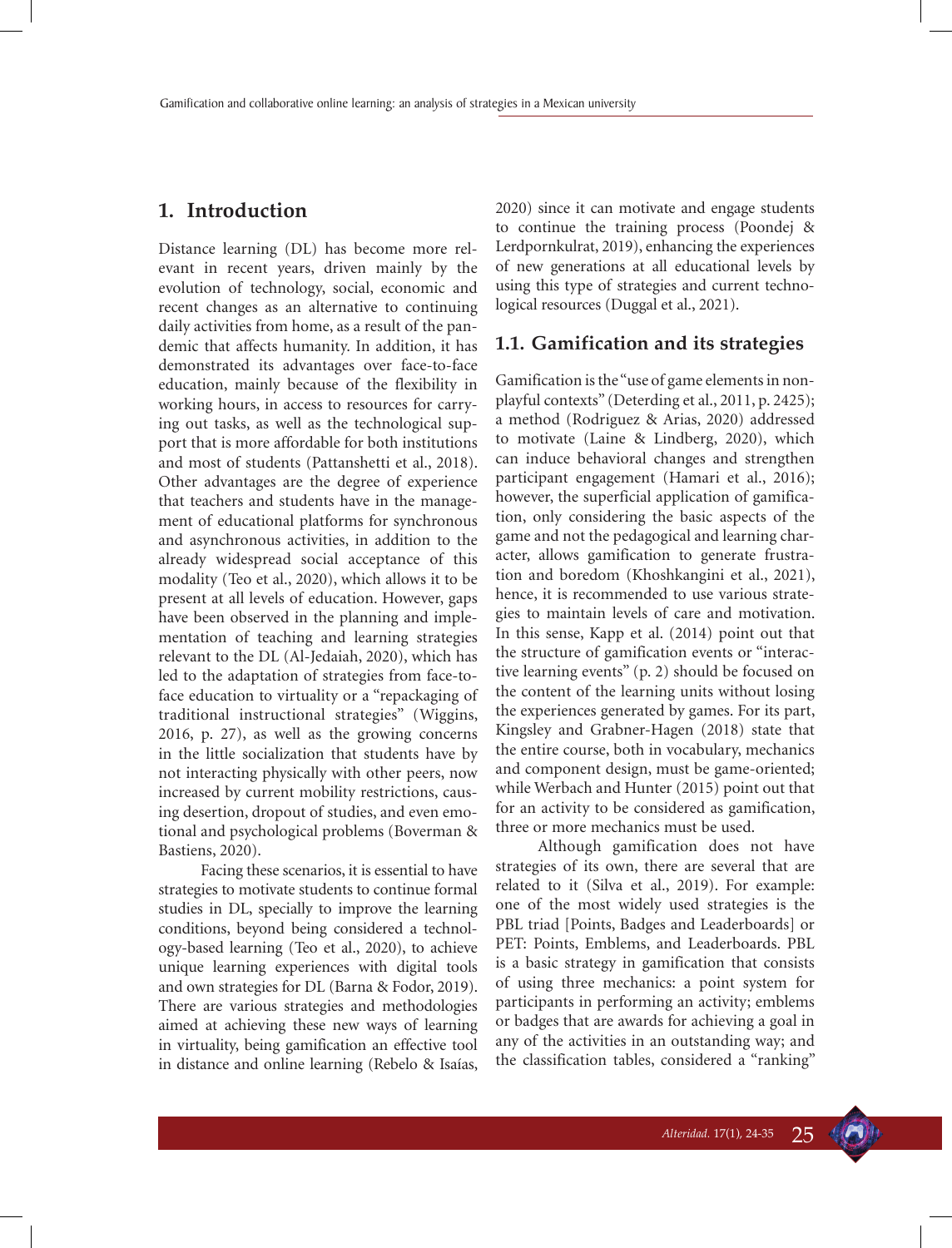generated according to the scores and emblems obtained by the participants (Werbach & Hunter, 2015; Fernandes et al., 2018). Another of the most widely used strategies is Storytelling or Digital Storytelling if using digital resources (Buendgens, 2021), where the narration of a story that involves the participants is developed, taking the role of the characters in that story. This narrative is divided into chapters or episodes that go through as participants make decisions for the progression and their completion (Lawrence & Paige, 2016; Gambarto & Dabagian, 2016). Finally, the strategy of Escape Room (Fotaris et al., 2016; Bartlet & Anderson, 2019) known in Spanish as the Escape Room or Breakout in English, which consists of having a group of people in a closed room, in which, in order to get out, they must solve a series of clues or puzzles associated with the subject. In distance courses, rooms and puzzles are digitally generated and participants must resolve them collaboratively through their internet-connected devices (Jiménez et al., 2020).

# **1.2. Collaborative Distance Learning**

Collaborative learning is an educational approach to teaching and learning for students to work together to solve a problem, complete a task, or create a product (Laal & Laal, 2012). This form of learning has been used in the classroom with good results (Laal & Ghodsi, 2012) and it has allowed DL to develop successfully, especially with the support of information and communication technologies (Al-Samarraie & Saeed, 2018); however, the main challenge lies with teachers and experts when designing learning experiences and academic performance in an online environment (Kumi-Yeboah, 2018). To study collaborative learning, different research has been carried out (Syed-Mohamad et al., 2006; Fraternali & Herrera, 2019; Azhari et al., 2020), which have enabled a number of key indicators to identify collaborative online learning, such as reflexive thinking, interaction, support from teachers, peers, interpretation, relevance, and others; from which online collaborative learning can be measured using the strategies and materials used in the learning units in a DL course (Taylor & Maor, 2000; Yen et al., 2018).

# **1.3 Research objectives**

Aunque se ha demostrado que la gamificación promueve la motivación y el compromiso por aprender, se necesita identificar cómo incide en el aprendizaje colaborativo. Por lo tanto, es necesario conocer el efecto de estas estrategias que son cada vez más utilizadas en los contextos educativos a distancia. A partir de lo anterior, se realizó una investigación con los siguientes objetivos principales:

Although gamification has been shown to promote motivation and commitment to learning, it is necessary to identify how it affects collaborative learning. It is therefore necessary to know the effect of these strategies that are increasingly used in distance learning contexts. Research was carried out with the following main objectives:

O1: Identify the incidence level of gamification strategies in collaborative learning in a distance course from the view of the university student.

O2: Check whether there are significant differences between the different gamification strategies in collaborative learning of university students in a distance course.

# **2. Methodology**

# **2.1. Research design**

The research is quantitative, exploratory and pre-experimental (Hancock, 2004) because group of students were selected to take an official distance course in which there was an intervention using three gamification strategies and at the end of each one, they answered a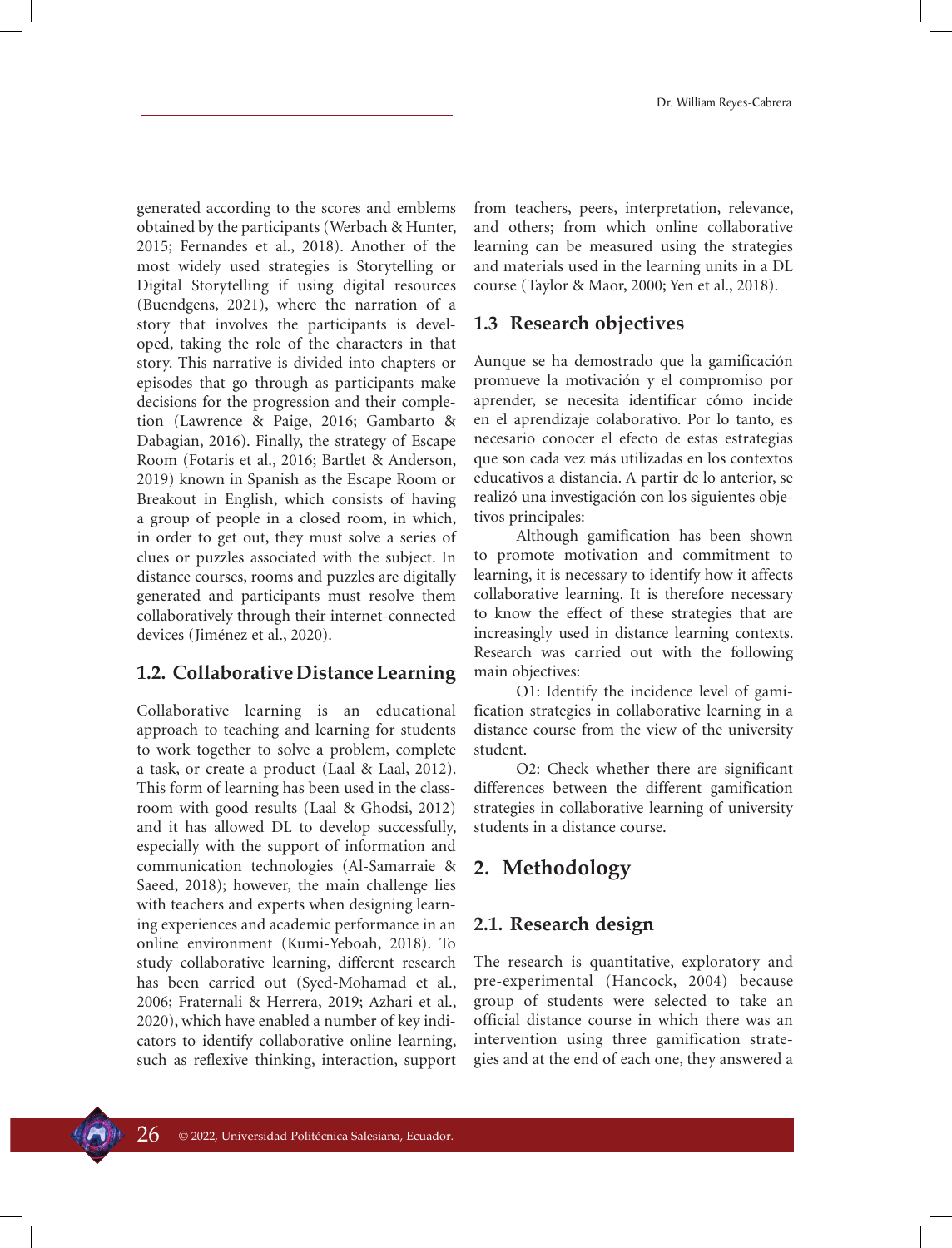standardized instrument to identify the level of collaborative online learning.

#### **2.2. Structure of the Distance Course**

The course selected for the research was "Scientific Communication", taught in the 2020- 2021 school year at the Autonomous University of Yucatan (UADY), in a degree in the area of social sciences with a duration of 60 hours, with three learning units, all with the same characteristics in terms of the number of hours allocated, the level of their objectives (Pikhart & Klimova, 2019), the outputs to be presented, the number of topics, the teaching resources, the activities and the number of consultancies. This course

has been taught from 2016 on a distance basis and has used various gamification strategies such as challenges, badges, points, narratives, competencies, escape room, among others. Given the experience gained in using these strategies, it was decided to use the three mentioned above, so in the course design it was considered that in each learning unit the students will carry out the activities using a different gamification strategy. The strategy was also chosen according to its complexity, starting with the PBL triad in unit I, then the Digital Storytelling in unit II and finally the Escape Room in unit III. Table 1 presents the description of each strategy and the objectives used in each unit:

|  |  | Table 1. List of objectives and strategies used in the distance course |  |  |
|--|--|------------------------------------------------------------------------|--|--|
|  |  |                                                                        |  |  |

|     | <b>Objective of the Unit</b>                                                                                             | <b>General strategy</b><br>of the Unit | Overview of the strategy used                                                                                                                                                                                                                                                                                                           |
|-----|--------------------------------------------------------------------------------------------------------------------------|----------------------------------------|-----------------------------------------------------------------------------------------------------------------------------------------------------------------------------------------------------------------------------------------------------------------------------------------------------------------------------------------|
| ı.  | Identify the relevance of infor-<br>mation technologies to disse-<br>minate scientific and techno-<br>logical knowledge. | <b>PBL</b>                             | Trained in teams, they will present a variety of technological<br>resources that allow the dissemination of scientific knowledge.<br>If meeting the requirements, they will receive points. If it is an<br>outstanding job, they will be awarded a badge. The list of points<br>and badges is presented in a team classification table. |
| Ш.  | Identify digital and print media<br>for the publication of research<br>results, as a way of communi-<br>cating science.  | Digital StoryTelling                   | Teams are presented a case for disseminating research in<br>electronic media. The case will go through chapters, the<br>decision-making of the team will allow the next chapters to<br>continue until their completion.                                                                                                                 |
| III | Develop materials to sup-<br>port orally and assisted with<br>computer.                                                  | Escape Room                            | The work teams carry out a series of materials (electronic pre-<br>sentation, infographic and video tutorial) using the resources<br>that the instructor tells them. Each material must be made in a<br>maximum of one day to continue with the following material.                                                                     |

Source: Own elaboration.

It should be noted that the program of the subject was not modified to be adapted to the strategies; modifications were made to the material delivered to students, for example, in the language used and in the graphic design of digital resources, which resembled a video game rather than a schoolwork (Kapp et al., 2014; Kingsley & Grabner-Hagen, 2018; Sheldon, 2012); in addition, the activities and resources of each unit should be directed toward meeting the objective of the unit and the development of the corresponding strategy. The technological tools used for the implementation of the distance course were Moodle platform for asynchronous activities such as discussion forums, tasks, links to videos, and reading materials. Due to the technical characteristics of this platform, the obtaining of badges, unlocking of activities and resources was in an automated way, which helped to enrich the experience with gamification strategies (Barna & Fodor, 2019). On the other hand, for synchronous activities such as consulting and mentoring

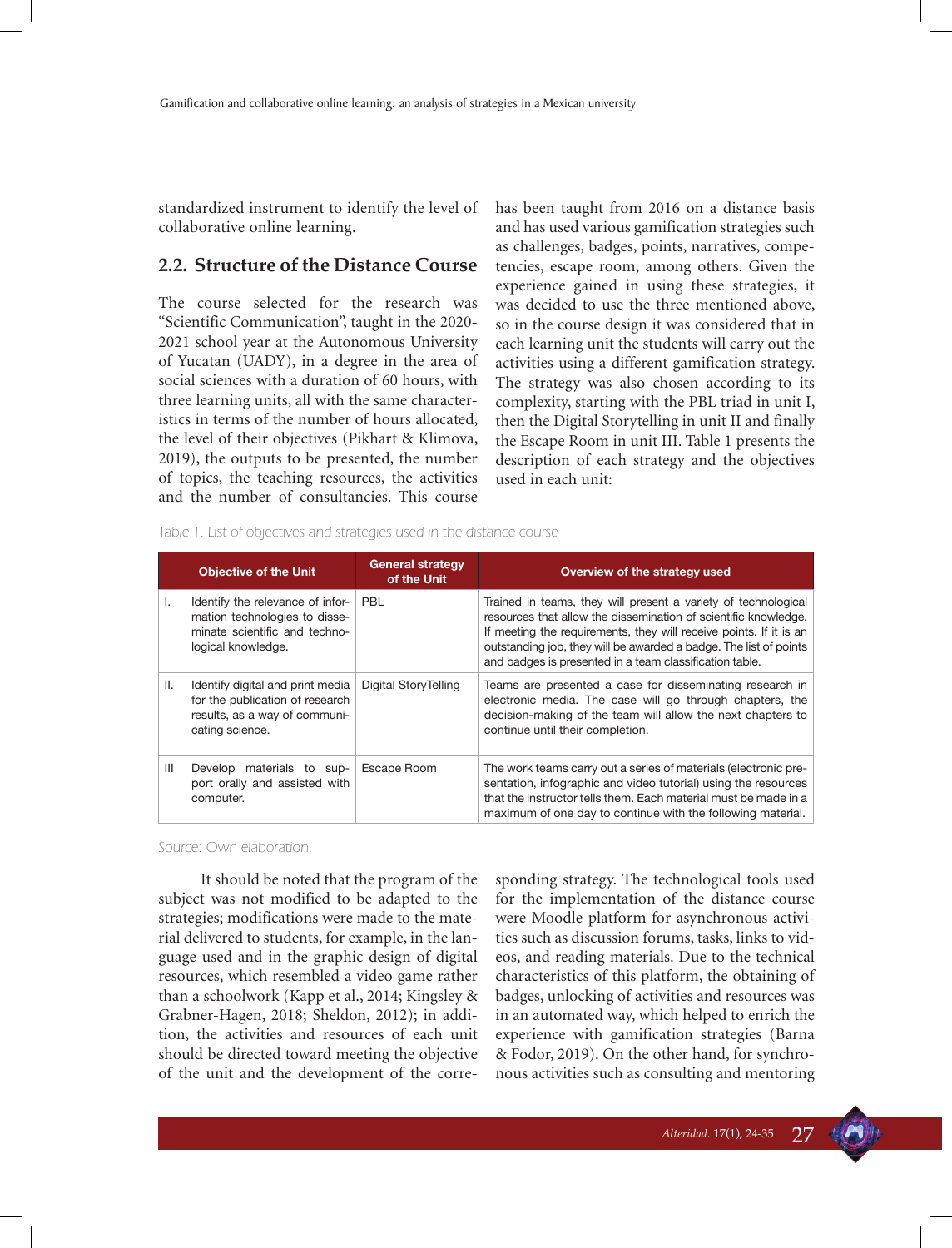sessions, the Microsoft Teams platform was used. Overall, due to the characteristics of both platforms and the strategies employed, it enabled a full course based on gamification for DL.

## **2.3. Participants**

The participants were 90 students of the same degree and semester who studied the subject, who were invited to participate voluntarily in the research, explaining them the objectives, scope and that their participation would not modify their experiences with gamification strategies or their qualifications. Finally, 85 participated, out of which 45 were women (53%) and 40 men (47%). It was verified that they all had access to technological resources, a computer and internet connection; most (n=66, 78%) had these resources at home, while 19 (22%) connected in other places such as a family member's home or from work.

#### **2.4. Tool**

The constructivist online learning environment survey or COLLES (Taylor & Maor, 2000) was used to measure collaborative learning. This is an instrument for assessing the quality of a distance learning environment from the perspective of Vygotsky's social constructivism (Dougiamas & Taylor, 2002). The instrument consists of 24 reagents divided into six dimensions or scales: 1. Relevance, Reagents 1 to 4; 2. Reflexive thinking, from 5 to 8; 3. Interactivity, 9 to 12; 4. Professor support, 13-16; 5. Peer support, 17 to 20; and 5. Interpretation, 21 to 24 (Yeo et al., 2006). The response to the reagents was made using a fivealternative likert scale, where 1 is "almost never" and 5 is "almost always".

In relation to the reliability and validity of the instrument, these were obtained by analyzing similar studies where an coefficient of 0.80 was checked through the results of internal consistency (Yeo et al., 2006; Rivero, 2018; Azhari et al., 2020). On the other hand, Baker (2005) considers that scales are useful for both teachers and researchers in identifying authentic collaborative learning based on DL; and recently, Gutiérrez and Duche (2021) say that this instrument allows the integration of a model for collaborative online learning during COVID-19.

#### **2.5. Data Collection and Processing**

At the end of each learning unit, all students responded to the COLLES survey available on the Moodle platform. The responses were downloaded to .csv format files that were used to integrate the database. The following figure graphically shows the process used to obtain the information.

Due to the nature of the research and its objectives, the analysis and comparison of means and standard deviations were used, as well as ANOVA for repeated samples. To consider whether there was an incidence in the level of collaborative learning, it was considered that the average score should be higher than three  $(>3.0)$ ; otherwise,  $(<3.0)$  the strategy was considered to have no incidence. This criterion was also applied for each scale that makes up the COLLES instrument (Taylor & Maor, 2000). The significance value defined in the tests was considered to be 0.05 and the size of the effect used was the partial square eta determined at >.06 as a medium effect and >.08 as a large effect (Kraft, 2020). The program used for statistical testing and data processing was SPSS version 24.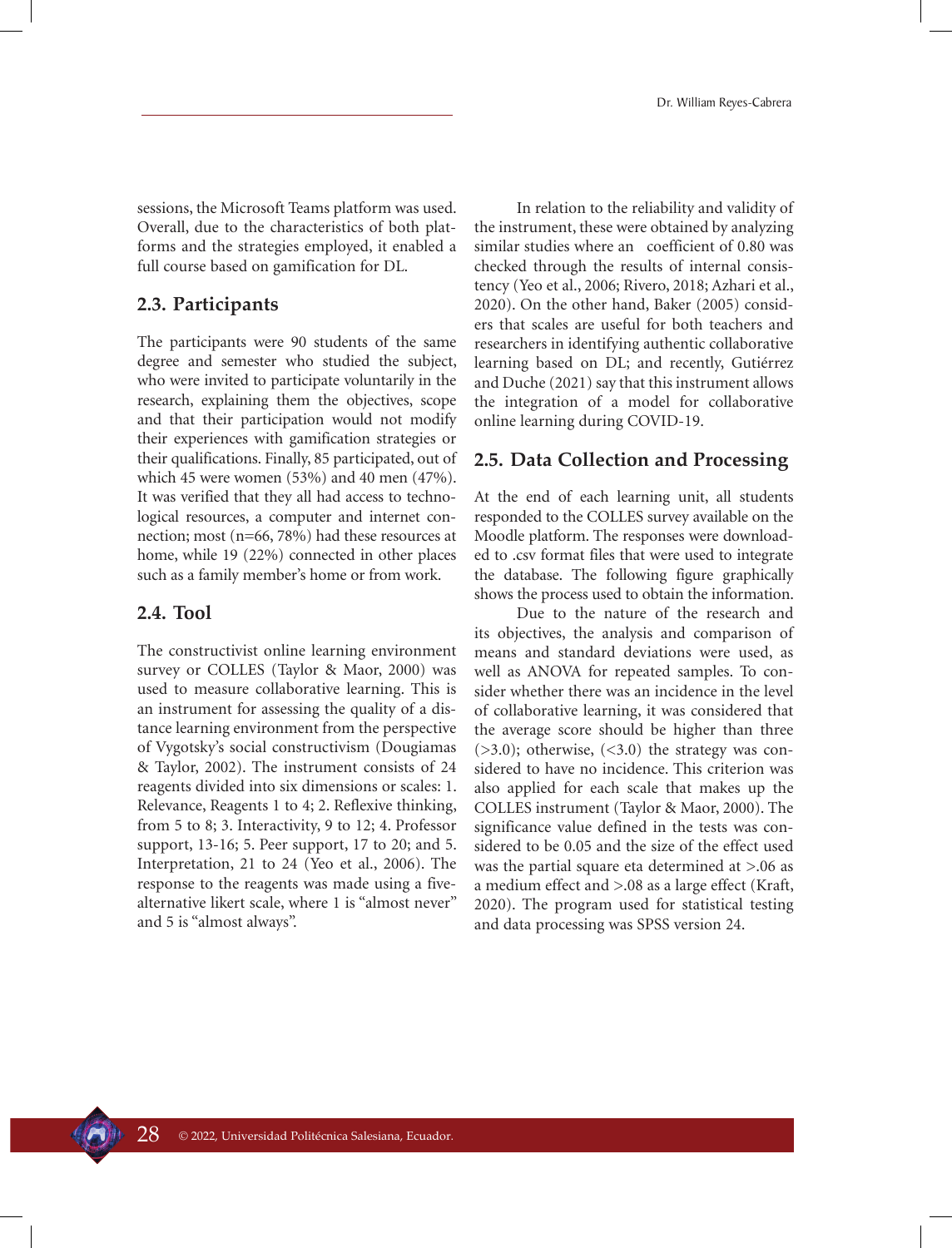

Figure 1. Schema of data collection and processing

Source: Own elaboration.

#### **2.6. Ethical aspects**

As discussed above, all students were informed and agreed to have their answers published. The name of the degree and faculty was intentionally omitted in order to ensure the anonymity of the participants. This information is known and approved by the authorities of the faculty in which the investigation was conducted.

## **3. Results**

Once the collected information was processed, the internal validity tests consisting of Cronbach's Alpha and McDonald's Omega were performed; in the first one  $\alpha$ =0.947 and the second  $\Omega$ =0.949 were obtained. The following results are then presented when performing the statistical tests indicated in the methodology:

#### **3.1. Levels of Collaborative Learning**

When scoring each strategy, it was found that the PBL triad averaged (M= 4.17, D.S.=0.59), Digital Storytelling (M= 4.27, D.S.=0.56), and Escape Room (M= 3.97, D.S.=0.61).

When performing data processing, the averages for each scale that make up Collaborative Learning were obtained, the scores of which are represented in Figure 2 as follows: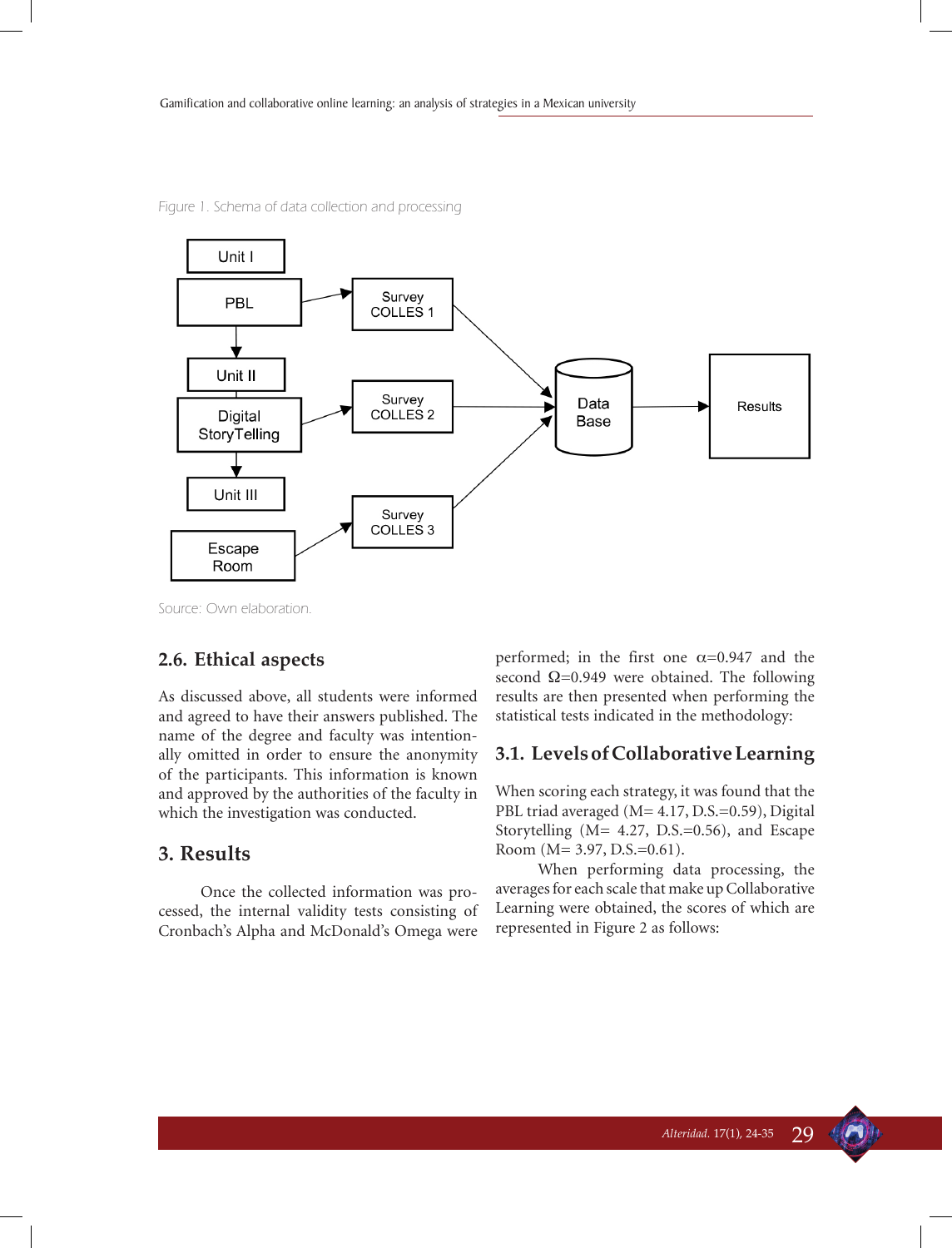

Figure 2. Comparison of the scales that make up Collaborative Learning between the three main gamification strategies used in the distance learning course

□PBL □ Digital StoryTelling ■Escape Room

#### Source: Own elaboration

The Digital Storytelling strategy on most scales obtained the highest scores, especially in interactivity and relevance, M=4.39 and M=4.45 respectively; on the other hand, the Escape Room strategy had the lowest scores on all the scales analyzed. In addition, it was found that, at both collaborative learning levels and their scales, all strategies scored above the criteria established in the methodology.

# **3.2. Differences in collaborative learning levels**

When checking whether there were significant differences in the collaborative learning level between the three gamification strategies used in the distance course, the values obtained between the Collaborative Learning level with the strategy type had a value of F=4.008, p=.021 and η2p=.065, which indicates that there are differences between the strategies employed; but when performing the Bonferroni post-hoc test, the differences were between the Escape Room and Digital Storytelling (p=.031, η2p=.077).

Regarding the scales, Figure 3 represents the differences between the strategies used.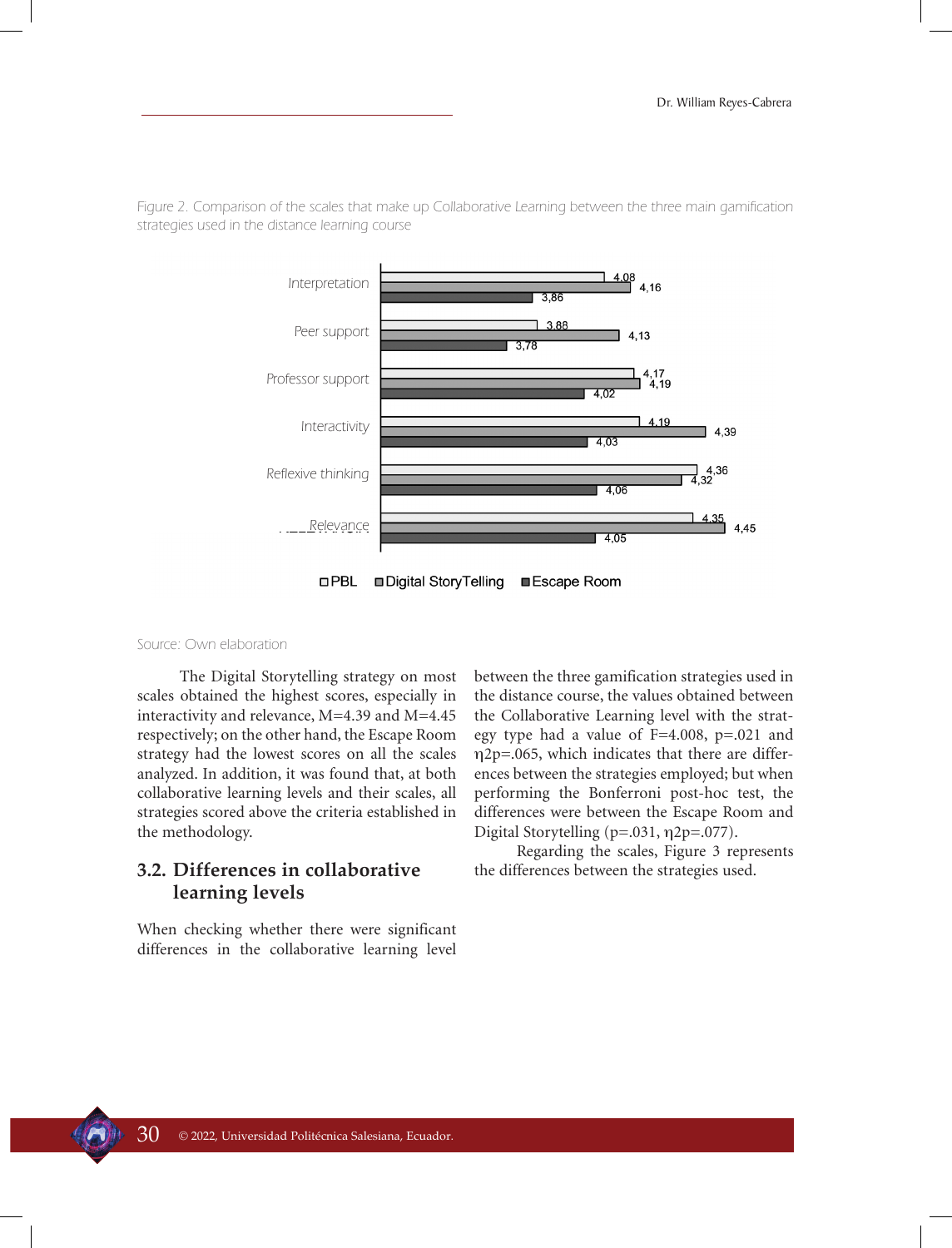![](_page_7_Figure_1.jpeg)

Figure 3. Differences between the scores obtained on the scales that make up Collaborative Learning

Source: Own elaboration

Significant differences were found in three scales: Relevance (F=5.680, p=0.04, η2p=.082), reflexive thinking  $(F=3.610, p=0.029, \eta_2=0.071)$ and interactivity (F=3.490, p=0.033,  $\eta$ 2p=.060). When performing Tukey post-hoc tests, the Relevance scale presented significant differences between Escape Room and Digital Storytelling strategies (dif=-.39, p.=.004) and Escape Room with PBL  $(dif=-.29, p==.040)$ ; the Reflective Thought presented differences in Escape Room with PBL (dif=-.30, p.=.035) and the Interactivity scale in Escape Room with Digital Storytelling  $(dif=-.36, p=.025)$ .

# **4. Discussion and conclusions**

Initially the distance course was designed for students to perform all group activities; then, the use of gamification strategies also took into account team work and support among members in achieving the competencies stated in the curriculum. The above resulted in high levels of Collaborative Learning; however, differences were found in the analysis of the scales as in the case of the scales of relevance and interactivity whose scores were higher in Digital Storytelling, a strategy that is widely used in gamification by teachers, especially in language learning and in the social sciences (Silva et al., 2019) because it "allows a fictional world to deal more effectively with the challenges of the real world" (Gambocar & Dabagian, 2016, p. 242) and that favored the professional theory-practice in online learning as well as the establishment of a rich educational dialog (Taylor & Maor, 2000).

On the other hand, the PBL triad presented the greatest scores and significant differences in the scale of reflexive thinking, which is the critical analysis that students have about the contents studied during the unit (Dougiamas & Taylor, 2002). It also encouraged the competitive spirit of students to obtain a better position in the ranking of the teams, as happened in the study of Uz and Gul (2020) when using this strategy. In the case of the Escape Room, it also influenced Distance Collaborative Learning; however, by conducting statistical tests and comparing their scores with the other strategies, it obtained the best results, probably because this strategy is oriented to develop in a physical environment, using a classroom and real objects (Bartlet & Anderson,

![](_page_7_Picture_10.jpeg)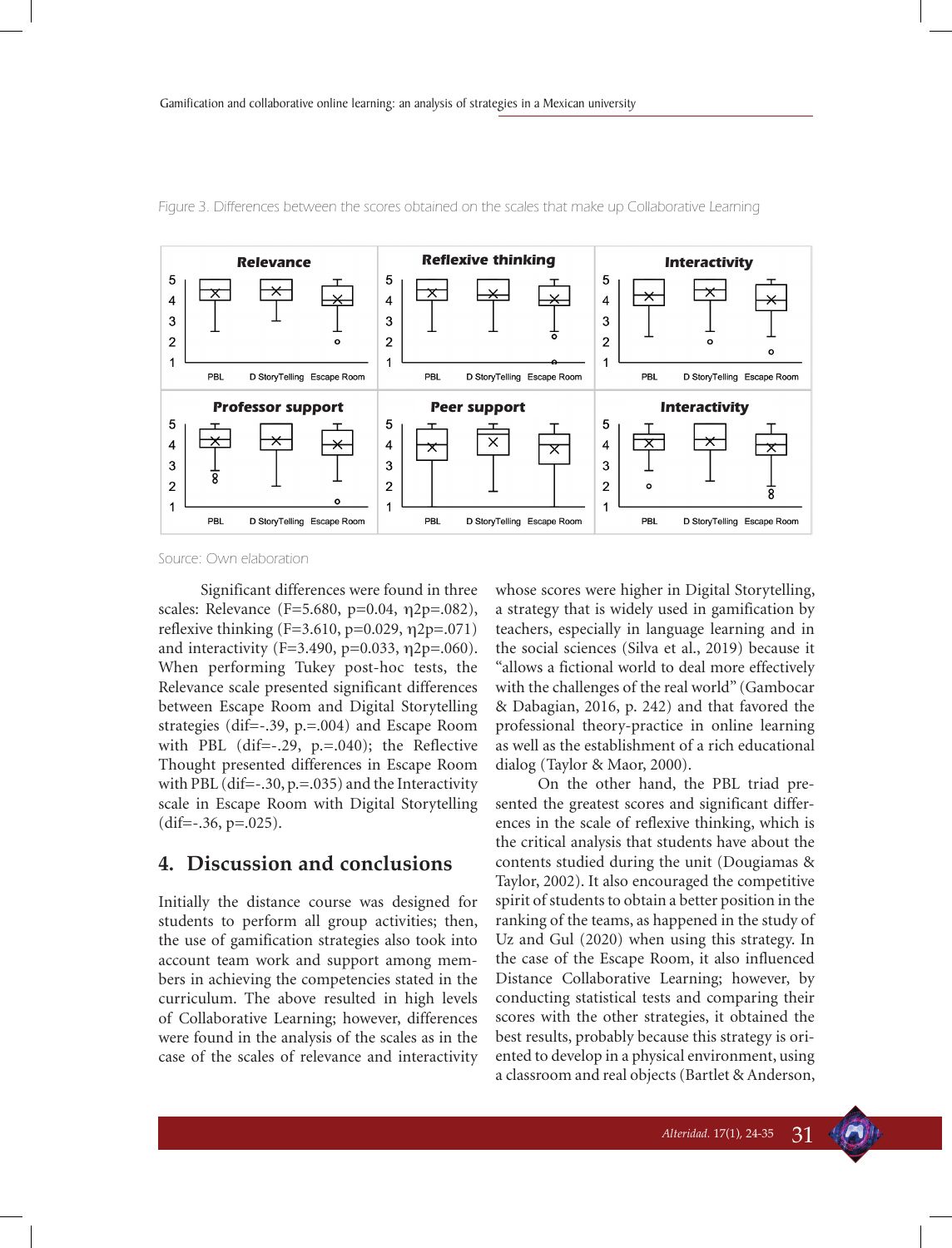2019), although there are virtual designs for the escape room whose results have been satisfactory (Jiménez et al., 2020; Hunt et al., 2020). Because of the latter, it is concluded that the gamification strategies used in the distance course had an impact on Online Collaborative Learning, with Digital Storytelling's strategy being the one with the highest score, possibly because of the characteristics of each strategy that would be determining factors in the scales of Online Collaborative Learning, mainly in relevance, interactivity and reflexive thinking.

There are two recommendations from these results: the first, when using gamification strategies, it is necessary to combine the type of learning sought and the mechanics or strategies to be used for the course; although there is a wide variety of mechanics and strategies that can be used and that researchers have documented in their studies, it is advisable to start with those that are considered basic and have had the most analysis, specifically regarding points, badges, leaderboards and narratives. In the case of using strategies that would be considered more complex such as the Escape Room, teachers should be familiar with their characteristics and anticipate their possible effects on the students, as more preparation is required in the design of the activities, mainly by working online. The second recommendation is to make measurements with validated instruments to have reliable indicators and monitor the group before, during and at the end of the distance course. Using COLLES instrument is reliable and valid to identify the collaborative learning of students, it allows teachers to make timely decisions to improve the design of distance courses, and it also improves the experience of students with activities that foster motivation and interest toward the subjects. In this way, it is possible to achieve better indicators on school dropout and society's acceptance of distance education, regardless of whether current and future generations need to study in this way, since the most important thing is to combine technology and good educational practices.

## **4.1. Limitations and Constraints**

There was no sample procedure because students voluntarily enrolled in the course in accordance with procedures set by the institution; gender or the school group they belonged to were not considered as study variables. On the other hand, the instrument was applied at the end of each unit in order to identify the level of collaborative learning achieved by each strategy, unlike other studies where it was provided at the beginning and end of each unit to compare both scores. This procedure is known as a "preferred and real survey" (Rivero, 2018, p. 179; Azhari et al., 2020, p. 274; Syed-Mohamad et al., 2006, p. 187; Sthapornnanon et al., 2009, p. 5).

# **Supports**

This work was part of the "Distance Gamification Strategies in Higher Education" project that was funded by the Higher Education Professional Development Program (PRODEP) of the Ministry of Public Education (SEP) in Mexico. In the framework of the call "Support for the incorporation of new full-time teachers (PTC)".

# **References**

- Al-Jedaiah, M. (2020). Knowledge Management and E-Learning Effectiveness: Empirical Evidence from Jordanian Higher Education Institutions. *International Journal of Emerging Technologies in Learning, 15*(5), 50-62. https://doi.org/10.3991/ijet.v15i05.11653
- Al-Samarraie, H., & Saeed, N. (2018). A systematic review of cloud computing tools for collaborative learning: Opportunities and challenges to the blended-learning environment. *Computers & Education, 124*, 77-91.

https://doi.org/10.1016/j.compedu.2018.05.016

Azhari, F., Jasmi, N., Abd, M., Jofrry, S., Lee, K., & Ming, L. (2020). Students' Perceptions about Social Constructivist Learning Environment in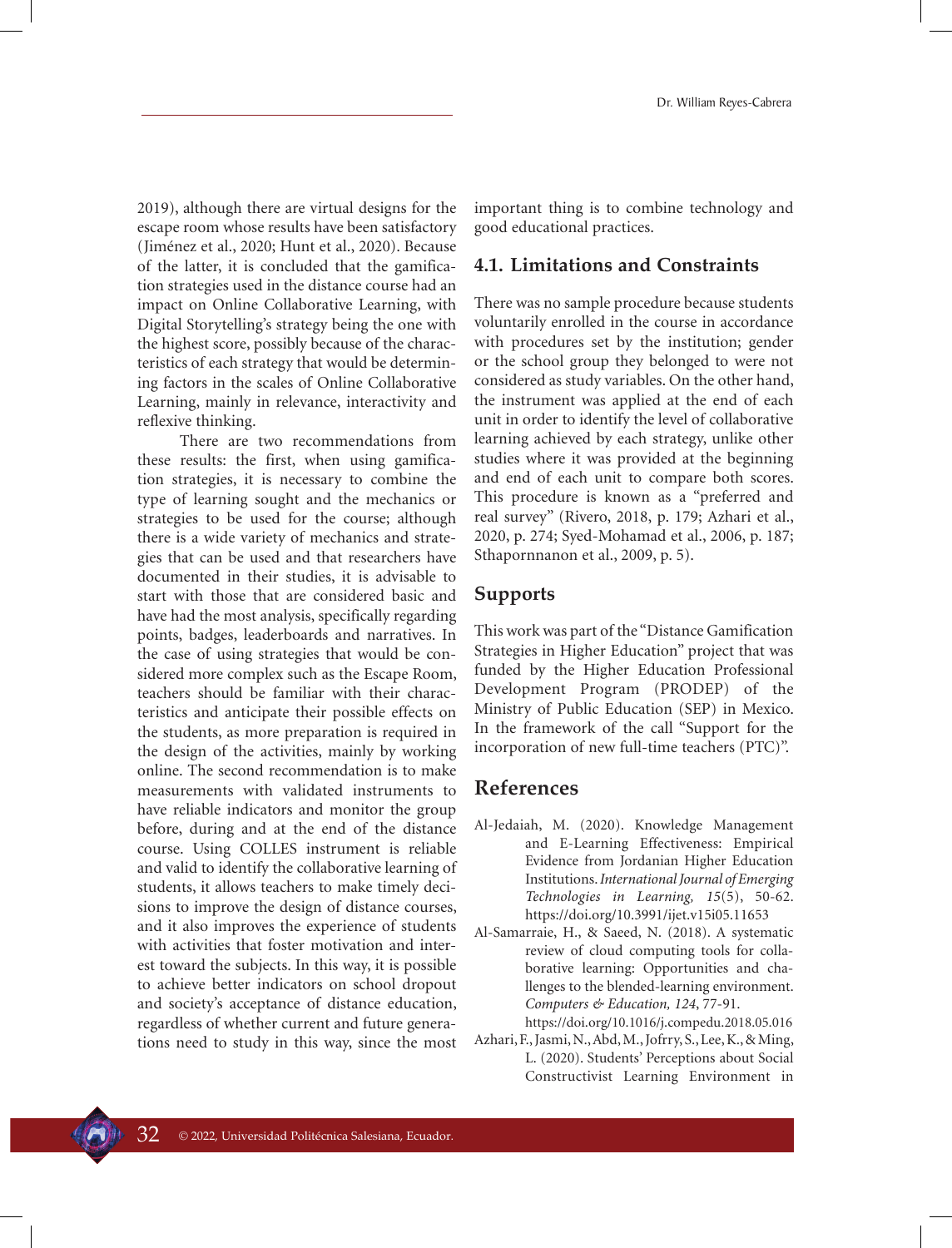e-learning. *Indian Journal of Pharmaceutical Education and Research, 54*(2), 271-278. https://doi.org/10.5530/ijper.54.2.31

- Baker, J. (2005). Constructivist Online Learning Environment Survey. In R. Reynolds, *Handbook of Research on Electronic Surveys and Measurements* (pp. 299-301). Idea Group Inc. https://doi.org/10.4018/9781591407928.ch036
- Barna, B., & Fodor, S. (2019). *Complex Gamification Platform Based on Moodle System*. 16th International Conference on Cognition and Exploratory Learning in Digital Age (CELDA 2019) (pp. 409-412). IADIS.

https://doi.org/10.33965/celda2019\_201911C052

- Bartlet, K., & Anderson, J. (2019). Gaming to Learn: Bringing Escape Rooms to the Classroom. In P. Pull & J. Keengwe, *Handbook of Research on Innovative Digital Practices to Engage Learners* (pp. 1-24). IGI Global. http://doi:10.4018/978-1-5225-9438-3.ch001
- Boverman, K., & Bastiens, T. (2020). Towards a motivational design? Connecting gamification user types and online learning activities. *Research and Practice in Technology Enhanced Learning, 15*(1).

https://doi.org/10.1186/s41039-019-0121-4

- Buendgens, J. (2021). Digital storytelling: multimodal meaning making. In T. Beaven & F. Rosell (Eds.), *Innovative language pedagogy report* (pp. 103-108). Research-publishing.net. https://doi.org/10.14705/rpnet.2021.50.1243
- Deterding, S., Sicart, M., Nacke, L., & Dixon, D. (2011). *Gamification. using game-design elements in non-gaming contexts.* CHI '11: CHI Conference on Human Factors in Computing Systems (pp. 2425-2428). ACM.

https://doi.org/10.1145/1979742.1979575

- Dougiamas, M., & Taylor, P. (2002). *Interpretive analysis of an internet-based course constructed using a new courseware tool called Moodle*. https://bit.ly/3leIlpM
- Duggal, K., Singh, P., & Gupta, L. (2021). Impact of Gamification, Games, and Game Elements in Education. In P. Singh, Z. Polkowski, S. Tanwar, S. Pandey, G. Matei, & D. Pirvu, *Innovations in Information and Communication Technologies* (pp. 201-210). Springer.

https://doi.org/10.1007/978-3-030-66218-9\_23

Fernandes, F., Mateus, A., Leonor, S., Sequeira, M., & Gaio, R. (2018). Gamethinking: a roadmap to a Design Thinking-based model for Game Development education. *Revista Lusófona de Educação* (40), 167-176.

https://doi.org/10.24140/issn.1645-7250.rle40.11

- Fotaris, P., Mastoras, T., Leinfellner, R., & Rosunally, Y. (2016). Climbing Up the Leaderboard: An Empirical Study of Applying Gamification Techniques to a Computer Programming Class. *The Electronic Journal of e-Learning, 14*(2), 94-110. https://bit.ly/3i2HkyY
- Fraternali, P., & Herrera, S. (2019). Model Driven Development of Gamified Applications. *Journal of Web Engineering, 18*(7), 655-694. https://doi.org/10.13052/jwe1540-9589.1874
- Gambarato, R., & Dabagian, L. (2016). Transmedia dynamics in education: the case of Robot Heart Stories. *Educational Media International, 53*(4), 229-243.

https://doi.org/10.1080/09523987.2016.1254874

Gutiérrez, O., & Duche, A. (2021). *Integration model for collaborative learning in Covid-19 times: Validation of the Constructivist On-Line Learning Environment Survey (COLLES*). 16th Iberian Conference on Information Systems and Technologies (CISTI) (pp. 1-5). IEEE.

https://doi.org/10.23919/CISTI52073.2021.9476272

- Hamari, J., Shermoff, D., Rowe, E., Asbell-Clarke, J., & Edwards, T. (2016). Challenging games help students learn: An empirical study on engagement, flow and immersion in game-based learning. *Computers in Human Behavior, 54*, 170- 179. https://doi.org/10.1016/j.chb.2015.07.045
- Hancock, G. (2004). Experimental, quasi-experimental, and nonexperimental design and analysis with latent variables. In D. Kaplan, *The Sage Handbook of Quantitative Methodology for the Social Sciences* (pp. 317-334). Sage Publications, Inc.
- Hunt, C., Moreno, O., Moreno, P., & Ferras, M. (2020). Escape rooms' pedagogical potential from female future teachers' perspectives. *Journal of University Teaching and Learning Practice, 17*(5), 1-16. https://bit.ly/36ZuEm2
- Jiménez, C., Arís, N., Magreñán, A., & Orcos, L. (2020). Digital Escape Room, Using Genial.Ly and A Breakout to Learn Algebra at Secondary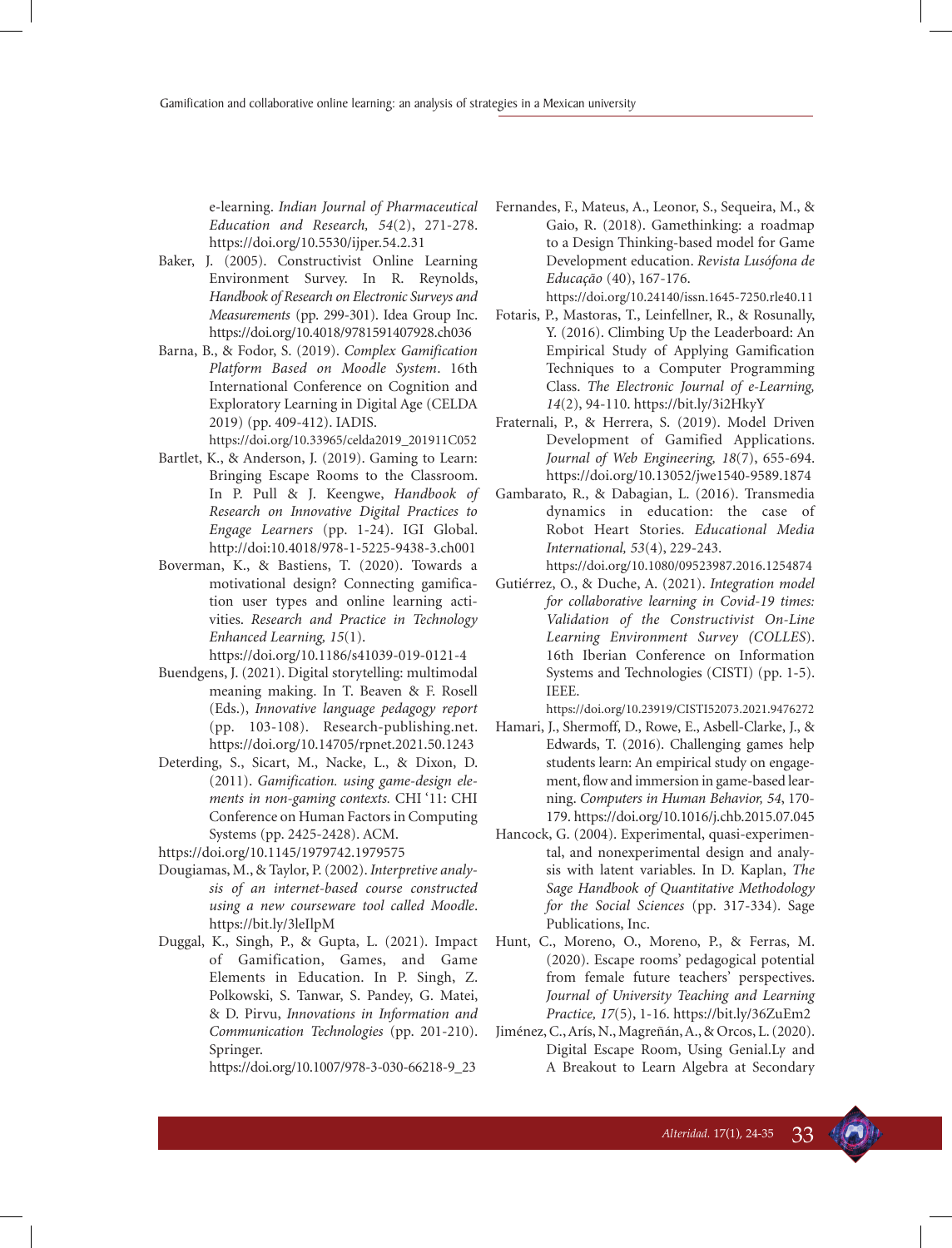Education Level in Spain. *Education Sciences, 10*(10).

https://doi.org/10.3390/educsci10100271

- Kapp, K., Blair, L., & Mesch, R. (2014). *The Gamificaction of learning and instruction.* Wiley.
- Khoshkangini, R., Valetto, G., Marcon, A., & Pistore, M. (2021). Automatic generation and recommendation of personalized challenges for gamification. *User Modeling and User-Adapted Interaction, 31*(1), 1-34.
- https://doi.org/10.1007/s11257-019-09255-2
- Kingsley, T., & Grabner-Hagen, M. (2018). Vocabulary by Gamification. *The Reading Teacher, 71*(5), 545-555. https://doi.org/10.1002/trtr.1645
- Kraft, M. (2020). Interpreting Effect Sizes of Education Interventions. *Educational Researcher, 49*(4), 241-253.
	- https://doi.org/10.3102/0013189X20912798
- Kumi-Yeboah, A. (2018). Designing a cross-cultural collaborative online learning framework for on line instructors. *Onlibe Learning, 22*(4), 181-201.

https://doi.org/10.24059/olj.v22i4.1520

- Laal, M., & Ghodsi, S. (2012). Benefits of collaborative learning. *Procedia-Social and Behavioral Sciences, 31*, 486-490. https://doi.org/10.1016/j.sbspro.2011.12.091
- Laal, M., & Laal, M. (2012). Collaborative learning: what is it? *Procedia-Social and Behavioral Sciences, 31*, 491-495.
	- https://doi.org/10.1016/j.sbspro.2011.12.092
- Laine, T., & Lindberg, R. (2020). Designing Engaging Games for Education: A Systematic Literature Review on Game Motivators and Design Principles. *IEEE Transactions on Learning Technologies, 13*(4), 804-821.

https://doi.org/10.1109/TLT.2020.3018503

- Lawrence, R., & Paige, D. (2016). What Our Ancestors Knew: Teaching and Learning through Storytelling. *New Directions for Adult and Continuing Education* (149), 63-72. https://doi.org/10.1002/ace.20177
- Pattanshetti, M., Jasola, S., Gupta, V., & Rajput, A. (2018). The open corpus challenge in eLearning. *Knowledge Management & E-Learning: An International Journal, 10*(1), 67-85. https://doi.org/10.34105/j.kmel.2018.10.004
- Pikhart, M., & Klimova, B. (2019). Utilization of Linguistic Aspects of Bloom's Taxonomy in Blended Learning. *Educ. Sci., 9*(3), 235. https://doi.org/10.3390/educsci9030235
- Poondej, C., & Lerdpornkulrat, T. (2019). Gamification in e-learning: A Moodle implementation and its effect on student engagement and performance. *Interactive Technology and Smart Education, 17*(1), 56-66.

https://doi.org/10.1108/ITSE-06-2019-0030 Rebelo, S., & Isaías, P. (2020). Gamification as an enga-

- gement tool in e-learning websites. *Journal of Information Technology Education: Research, 19*, 833-854. https://doi.org/10.28945/4653
- Rivero, M. (2018). Student ́s Perception About Quality of a Blended Learning Environment with Moodle Assistance. Pixel-Bit. (53), 193-205. http://dx.doi.org/10.12795/pixelbit.2018. i53.13
- Rodríguez, A., & Arias, A. (2020). Revisión de propuestas metodológicas: Una taxonomía de agrupación categórica. *Alteridad, 15*(2), 146-160. https://doi.org/10.17163/alt.v15n2.2020.01
- Sheldon, L. (2012). *The multiplayer classroom.*  Cengage Learning.
- Silva, R., Rodrigues, R., & Leal, C. (2019). Gamification in management education. A literature mapping. *Education and Information Technologies, 25*, 1803-1835.
- https://doi.org/10.1007/s10639-019-10055-9 Sthapornnanon, N., Sakulbumrungsil, R., Theeraroungchaisri, A., & Watcharadamrongkun, S. (2009). Social Constructivist Learning Environment in an Online Professional. *American Journal of Pharmaceutical Education, 73*(1), 1-9.
- Syed-Mohamad, S., Pardi, K., Zainal, N., & Ismail, Z. (2006). Expanding nursing education through e-learning: A case study in Malaysia. In H. Park, P. Murray, & C. Delaney, *Studies in Health Technology and Informatics* (Vol. 122, pp. 186-189). IMIA. https://bit.ly/3ydP7Qc
- Taylor, P., & Maor, D. (2000). Assessing the efficacy of online teaching with the Constructivist On-Line Learning Environment Survey. In H. A., & M. Kulski, *Flexible Futures in Tertiary Teaching. Proceedings of the 9th Annual Teaching Learning Forum*. https://bit.ly/31LAfgZ